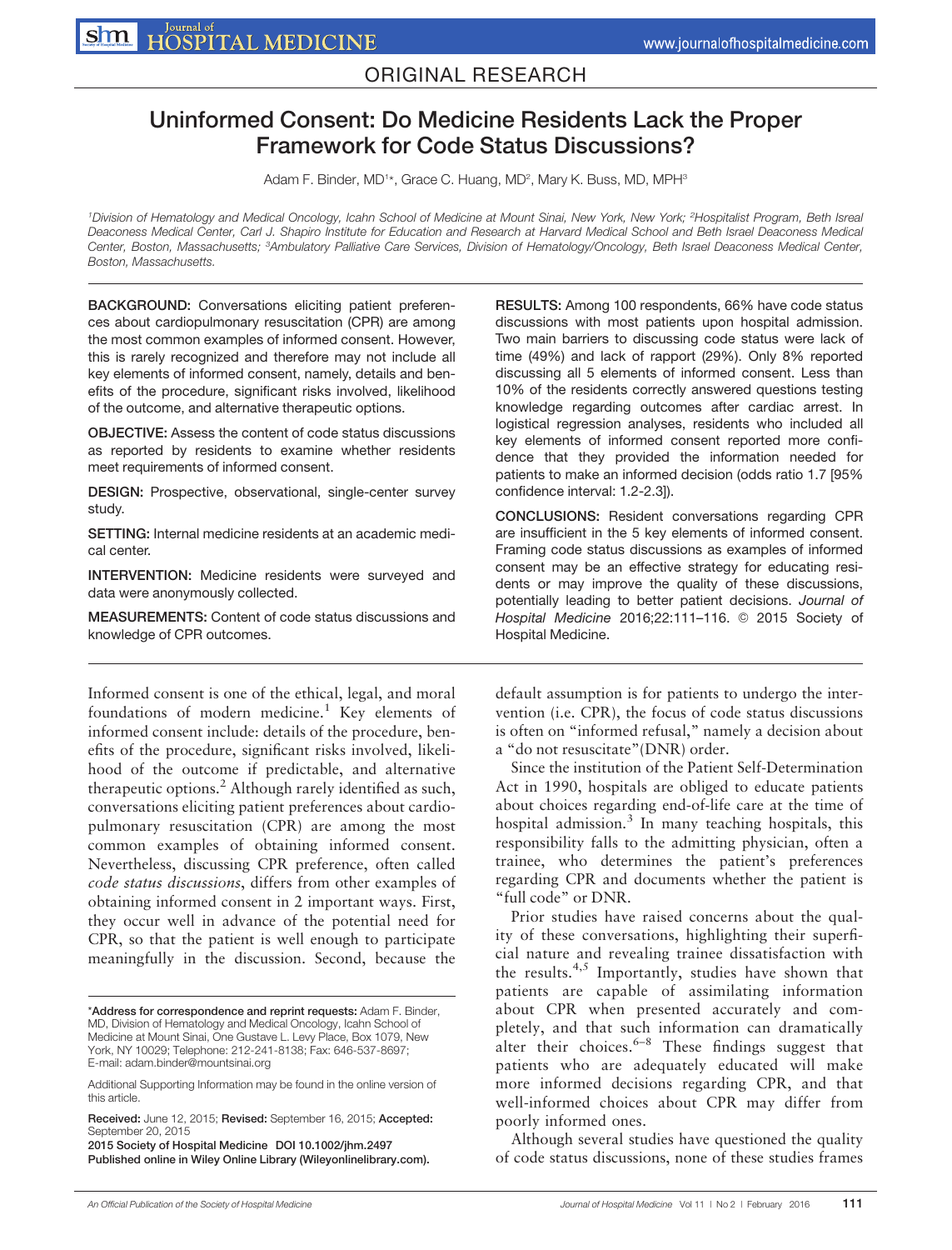|  |  | <b>TABLE 1.</b> Respondent Characteristics ( $n = 93$ ) |  |  |
|--|--|---------------------------------------------------------|--|--|
|--|--|---------------------------------------------------------|--|--|

| Characteristic                                                                             | $N(\%)$ |
|--------------------------------------------------------------------------------------------|---------|
| Sex, male                                                                                  | 50(54)  |
| PGY level                                                                                  |         |
| PGY <sub>1</sub>                                                                           | 35(38)  |
| PGY <sub>2</sub>                                                                           | 33(35)  |
| PGY <sub>3</sub>                                                                           | 25(27)  |
| Exposure to palliative care                                                                |         |
| Very little                                                                                | 5(5)    |
| Occasional                                                                                 | 55 (59) |
| Frequent                                                                                   | 24(26)  |
| Completed palliative care elective                                                         | 9(10)   |
| What type of teaching did you have with code status discussions (check all that apply)?    |         |
| No teaching                                                                                | 6(6)    |
| <b>Lectures</b>                                                                            | 35(38)  |
| Small group teaching sessions                                                              | 57(61)  |
| Direct observation and feedback                                                            | 50(54)  |
| Exposure to palliative care consultation while rotating on the wards                       | 54 (58) |
| Other                                                                                      | 4(4)    |
| How much has your previous teaching about resuscitative measures influenced your behavior? |         |
| Not at all                                                                                 | 1(1)    |
| Not very much                                                                              | 15 (16) |
| A little bit                                                                               | 39(42)  |
| A lot                                                                                      | 38(41)  |

NOTE: Abbreviations: PGY, postgraduate year.

these interactions as examples of informed consent. Therefore, the purpose of the study was to examine the content of code status discussions as reported by internal medicine residents to determine whether they meet the basic tenets of informed consent, thereby facilitating informed decision making.

#### **METHODS**

In an iterative, collaborative process, authors A.F.B. and M.K.B. (an internal medicine resident at the time of the study and a board-certified palliative care specialist/oncologist with experience in survey development, respectively) developed a survey adapted from previously published surveys. $9-11$  The survey solicited respondent demographics, frequency of code status conversations, content of these discussions, and barriers to discussions. The survey instrument can be viewed in the Supporting Information, Appendix A, in the online version of this article. We used a 5-point frequency scale (almost never–nearly always) for questions regarding: specific aspects of the informed consent related to code status discussions, resident confidence in conducting code status discussions, and barriers to code status discussions. We used a checklist for questions regarding content of code status discussions and patient characteristics influencing code status discussions. Residents provided a numeric percentage answer to 2 knowledge-based questions of postarrest outcomes: (1) likelihood a patient would survive a witnessed pulseless ventricular tachycardia event and (2) likelihood of survival of a pulseless electrical activity event. The survey was revised by a hospitalist with experience in survey design (G.C.H.).

We piloted the survey with 15 residents not part of the subject population and made revisions based on their input.

We sent a link to the online survey over secure email to all 159 internal medicine residents at our urbanbased academic medical center in January 2012. The email described the purpose of the study and stated that participation in the study (or lack thereof) was voluntary, anonymous, and would not have ramifications within the residency program. As part of the recruitment email, we explicitly included the elements of informed consent for the study participants. Not all the questions were mandatory to complete the survey. We sent a reminder e-mail on a weekly basis for a total of 3 times and closed the survey after 1 month. Our goal was a  $60\%$  (N = 95) response rate.

We tabulated the results by question. For analytic purposes, we aligned the content questions with key elements of informed consent as follows: step-by-step description of the events ("details"), patient-specific likelihood of discharge if resuscitated ("benefits"), complications of resuscitation ("risks"), population-based likelihood of discharge if resuscitated ("likelihood"), and opportunity for changing code status ("alternatives"). For the knowledge-based questions, we deemed the answer correct if it was within 10% ( $\pm$ 5%) of published statistics from the 2010 national registry of cardiopulmonary resuscitation.12 We stratified the key elements of informed consent and level of confidence by postgraduate year (PGY), comparing PGY1 residents versus PGY2 and PGY3 residents using  $\chi^2$  tests (or Fisher exact test for observations  $\leq$ 5). We performed a univariate logistic regression analysis examining the relationship between confidence and reported use of informed consent elements in code discussions. The dependent variable of "confidence in sufficient information having been provided for fully informed decision making" was dichotomized as "most of the time" or "nearly always" versus other responses, whereas the independent variable was dichotomized as residents who reported using all 5 informed consent elements versus those who did not. We analyzed data using Stata 12 (StataCorp, College Station, TX).

The institutional review board of the Beth Israel Deaconess reviewed the study protocol and determined that it was exempt from institutional review board review.

#### RESULTS

One hundred of 159 (62.3%) internal medicine residents responded to the survey. Of the respondents 93% (N = 93) completed the survey. The 7% (N = 7) who did not complete the survey omitted the knowledgebased questions and demographics. Approximately half of participants (54%,  $N = 50$ ) were male. The majority of residents (85%,  $N = 79$ ) had either occasional or frequent exposure to palliative care, with  $10\%$  (N = 9) having completed a palliative care rotation (Table 1).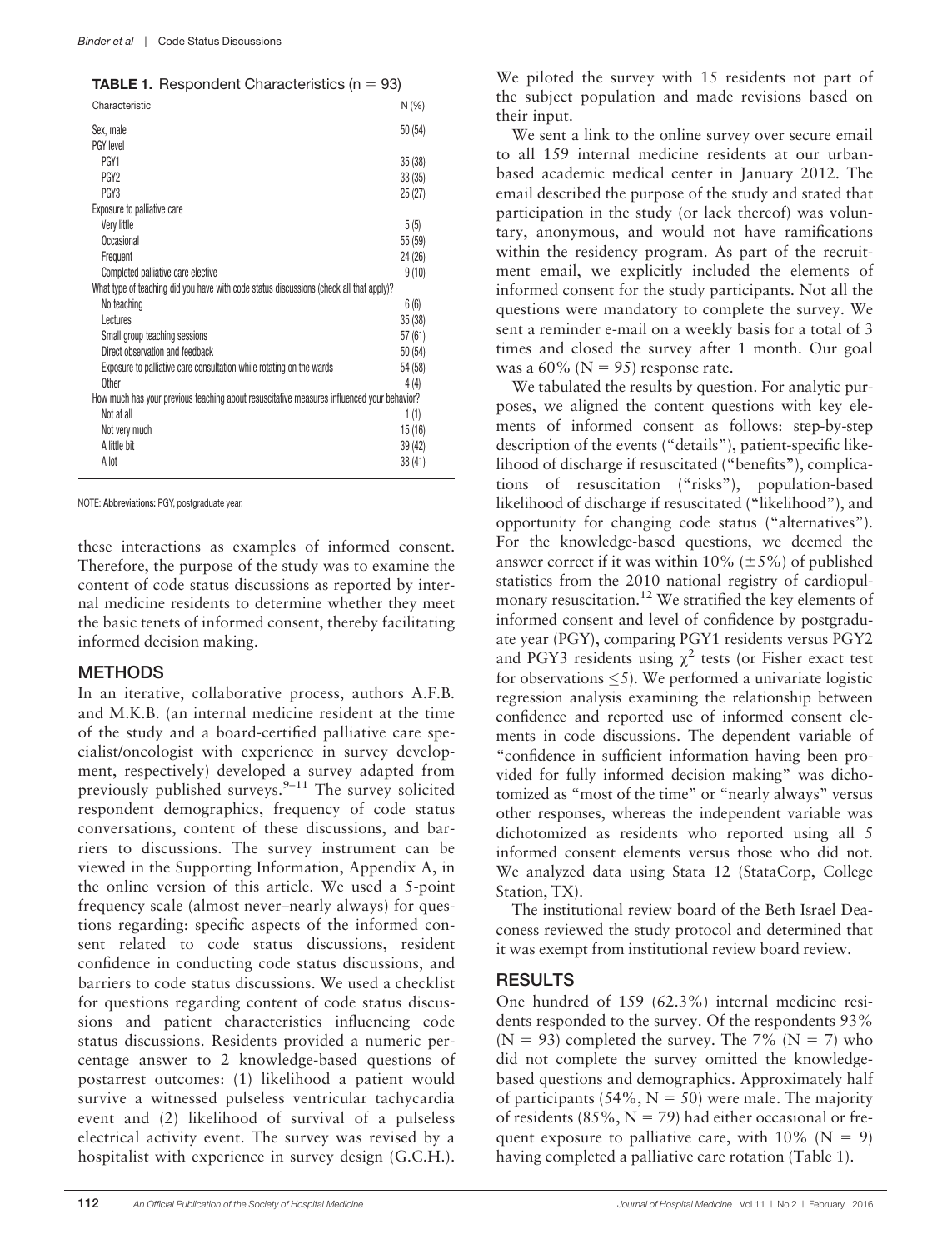| <b>TABLE 2.</b> Details of Code Status Discussions                    |          |  |  |  |  |
|-----------------------------------------------------------------------|----------|--|--|--|--|
|                                                                       | N(% )    |  |  |  |  |
| Percentage of inpatients with which you discuss code status, $n = 99$ |          |  |  |  |  |
| 100%                                                                  | 12(12)   |  |  |  |  |
| $81 - 99%$                                                            | 53 (54)  |  |  |  |  |
| $61 - 80%$                                                            | 19(19)   |  |  |  |  |
| 41-60%                                                                | 11(11)   |  |  |  |  |
| $21 - 40%$                                                            | 3(3)     |  |  |  |  |
| $1 - 20%$                                                             | 1(1)     |  |  |  |  |
| Aspects of resuscitative measures routinely discussed, $n = 100$      |          |  |  |  |  |
| Intubation/ventilation                                                | 100(100) |  |  |  |  |
| <b>Chest compressions</b>                                             | 99 (99)  |  |  |  |  |
| Defibrillation                                                        | 86 (86)  |  |  |  |  |
| Surrogate decision maker                                              | 61(61)   |  |  |  |  |
| Likelihood of success                                                 | 35(35)   |  |  |  |  |
| <b>Quality of life</b>                                                | 32(32)   |  |  |  |  |
| Vasopressors                                                          | 13(13)   |  |  |  |  |
| Likelihood of discharge                                               | 10(10)   |  |  |  |  |
| Possible role of depression                                           | 10(10)   |  |  |  |  |
| Physical states worse than death                                      | 7(7)     |  |  |  |  |
| Religious beliefs as a factor                                         | 6(6)     |  |  |  |  |
| Makes recommendations for code status, $n = 93$                       |          |  |  |  |  |
| Never                                                                 | 19 (20)  |  |  |  |  |
| Rarely                                                                | 33(35)   |  |  |  |  |
| Sometimes                                                             | 33(35)   |  |  |  |  |
| Often                                                                 | 7(8)     |  |  |  |  |
| Nearly always                                                         | 1(1)     |  |  |  |  |

The vast majority of residents (96%,  $N = 95$ ) discussed code status with more than 40% of patients they admitted to the hospital (Table 2). Two-thirds (66%, N  $= 65$ ) of all residents had the conversation with at least 4 out of 5 (81%–99% and 100%) patients they admitted to the hospital. Only 1% ( $N = 1$ ) of residents who responded to the survey reported conducting code status discussions with 20% or fewer of the patients they admitted to the hospital.

Most residents (66%,  $N = 66$ ) identified the healthcare proxy or surrogate decision maker most of the time or nearly always. In addition, most residents  $(62\%, N = 62)$  reminded patients that they could reverse their code status at any time. Almost half included a description of step-by-step events during resuscitation (45%,  $N = 45$ ) or factored in patient's comorbidities (43%,  $N = 43$ ) when discussing resuscitation at least most of the time. Few residents described complications  $(31\%, N = 31)$  or outcomes  $(17\%, N = 17)$  of cardiopulmonary arrests to patients "most of the time" or "nearly always." Most residents did not explore factors such as quality of life, role of depression or physical states worse than death, factors that could potentially affect patient decision making (Table 2). Few  $(9\%, N = 8)$  internal medicine residents ("often" or "nearly always") offered their opinion regarding a patient's code status.

Many factors influenced residents' decisions to have a code status conversation. At least  $85\%$  (N = 86) of residents reported that older age, particular admitting diagnoses, and multiple comorbidities made them more likely to have a code status discussion (see Sup-

porting Table 1 in the online version of this article). Patient race/ethnicity did not influence this decision, with only 1 respondent reporting this factor as relevant.

Residents identified lack of time  $(49\%, N = 49)$ responding "often" or "nearly always") as the most frequent barrier to having a code status discussion, followed by lack of rapport  $(29\%, N = 29)$ . Lack of experience (6%,  $N = 6$ ), lack of information about the patient's clinical status (11%,  $N = 11$ ), and lack of knowledge about outcomes  $(13\%, N = 13)$  did not represent frequent barriers for residents.

Fifty-five percent ( $N = 53$ ) of residents "often" or "nearly always" felt confident that they provided enough information for patients to make fully informed decisions about code status, and this did not differ by PGY status (PGY1 vs PGY2/3,  $P = 0.80$ ,  $\chi^2$ test). However, only  $8\%$  (N = 8) of residents "most of the time" or "nearly always" addressed all 5 key elements of informed consent in reporting the content of their code status discussions. When stratified by training year, PGY2/3 residents were significantly more likely than PGY1 residents to factor in a patient's comorbidities when discussing resuscitation and were also significantly more likely to relay the likelihood of hospital discharge. They were not significantly more likely to discuss other key elements of informed consent (Table 3).

Our subanalysis showed that residents reporting all 5 key elements of informed consent were associated with higher levels of confidence that they had provided enough information to patients for them to make an informed decision (odds ratio of 1.7, 95% confidence interval 1.2-2.3).

For the first knowledge-based question about witnessed pulseless ventricular tachycardia, according to the 2010 registry,<sup>12</sup> 64% survived the event (range of responses 1%–90%). Six out of 92 (7%) respondents were within 5% of the correct answer. For the second question about survival after unwitnessed pulseless electrical activity, 41.5% survived the event according to the registry (range of responses  $1\% - 50\%$ ). Three out of 92 (3%) respondents gave estimates within  $\pm$  5% of the correct answer. Figures 1 and 2 display the ranges of responses from residents.

### **DISCUSSION**

We found that although our internal medicine residents frequently have code status discussions with their patients, very few routinely report addressing all 5 key elements of informed consent. Furthermore, residents lack accurate knowledge about the outcomes of CPR, with most tending to underestimate the "benefit" expected of resuscitation. These deficiencies raise serious concerns about whether patients are receiving all the information essential to making fully informed decisions about their preferences for resuscitation.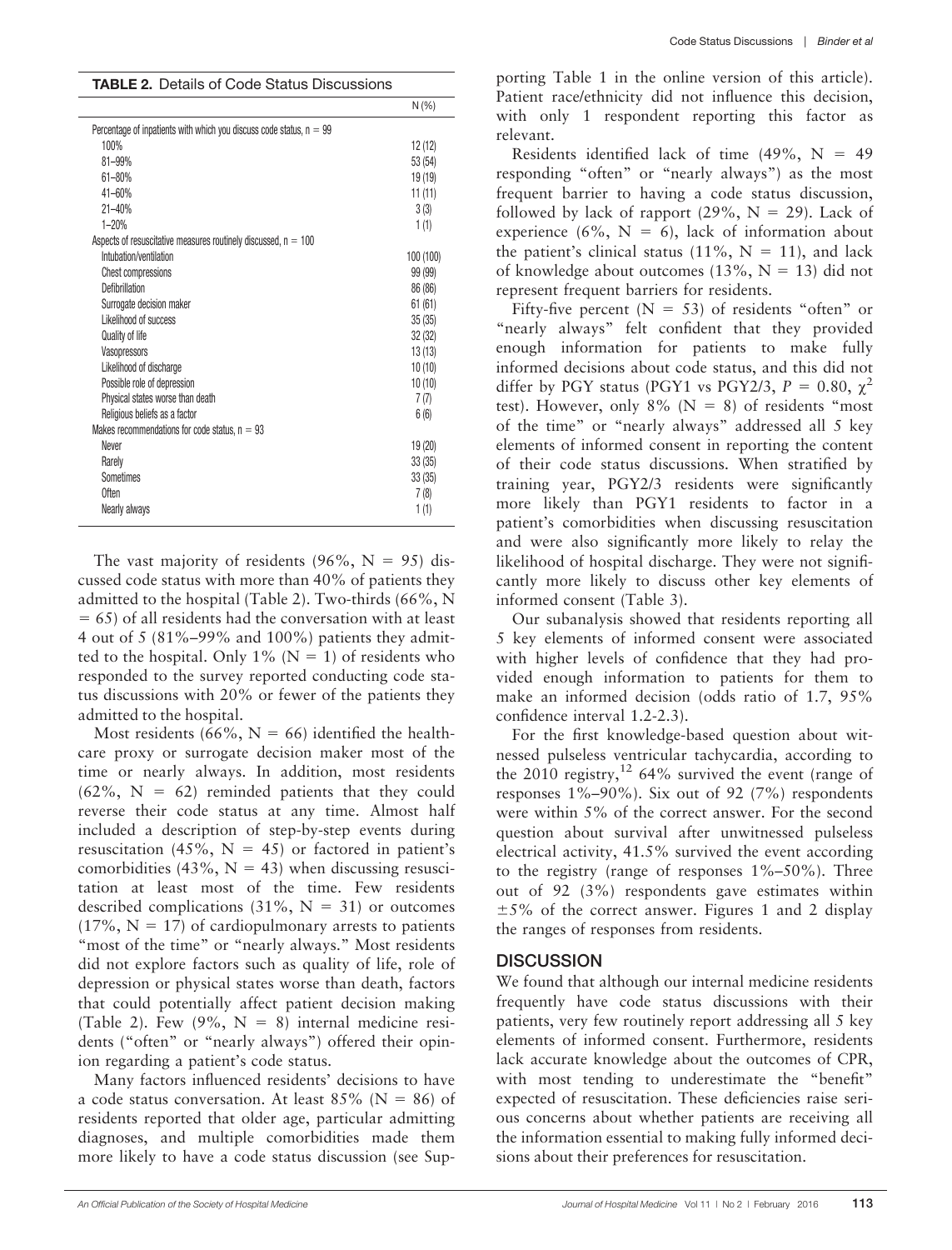| <b>IABLE 3.</b> Key Elements of Code Status Discussions                                                                |                 |                   |            |               |         |  |  |  |
|------------------------------------------------------------------------------------------------------------------------|-----------------|-------------------|------------|---------------|---------|--|--|--|
| Elements of Code Status Discussion (Most of the Time or Nearly Always), $n = 100$                                      | Elements        | Total, $N$ $(\%)$ | PGY1, N(%) | PGY2/3, N (%) | P Value |  |  |  |
| Identify the patient's HCP or surrogate                                                                                |                 | 66 (66)           | N/A        | N/A           | N/A     |  |  |  |
| Describe the step-by-step events that occur during resuscitative measures                                              | <b>Details</b>  | 45 (45)           | 14 (40)    | 28(33)        | 0.437   |  |  |  |
| Describe the complications associated with resuscitative measures                                                      | <b>Risks</b>    | 31(31)            | 8(23)      | 19(33)        | 0.308   |  |  |  |
| Describe the likelihood the patient will be discharged from the hospital if resuscitated                               | Likelihood      | 17(17)            | 2(6)       | 14 (24)       | 0.025   |  |  |  |
| Factor in the patient's comorbidities when discussing the likelihood<br>of discharge from the hospital if resuscitated | <b>Benefits</b> | 43 (43)           | 8(23)      | 33(57)        | 0.002   |  |  |  |
| Tell the patient that decisions regarding code status can be changed at any time                                       | Alternatives    | 62 (62)           | 18 (51)    | 38 (66)       | 0.179   |  |  |  |
|                                                                                                                        |                 |                   |            |               |         |  |  |  |

### TABLE 3. Key Elements of Code Status Discussions

NOTE: Abbreviations: HCP, healthcare proxy; N/A, not applicable; PGY, postgraduate year.

The data demonstrate that the residents are routinely discussing code status and regularly discussing some aspects of the procedure itself, such as chest compressions, intubation, or defibrillation; the actual step-by-step events of CPR are being described less than half the time. It seems that residents mentally list the possible procedures that may occur in a code without a context for how one intervention would lead to another. Placing CPR into context is important, because studies have shown that more comprehensive discussions or the use of visual aids/videos that depict CPR in more detail improves patients' understanding of CPR and changes their decision about CPR, making them more likely to forego the procedure.<sup>7,8</sup>

Residents report that they are more likely to have a code status discussion with patient's with multiple comorbidities, suggesting that they take into account "information about the patient's clinical condition" when deciding with which patients to address code status. They also recognize which patients are at increased risk for an in hospital cardiopulmonary arrest. Additionally, nearly half of residents "factor in patient's comorbidities when discussing likelihood of discharge from the hospital," suggesting that they recognize that comorbidities can alter the outcome of CPR. Importantly, however, very few residents "describe the likelihood the patient will be discharged from the hospital if resuscitated." Thus, residents in our sample have some

insight into the impact of comorbidities on outcomes of CPR, but fail to provide their patients with any information about the outcome of CPR.

One reason residents may not discuss outcomes of CPR is because they do not know the data regarding outcomes. Although few residents reported that lack of knowledge of the risks and outcomes of CPR was a barrier, very few respondents answered the knowledge questions appropriately. Given how few residents gave an accurate estimate of CPR outcomes and simultaneously reported confidence in their code status discussions suggests that many residents fail to recognize their knowledge deficits. This finding corroborates other studies showing that residents "don't know what they don't know"<sup>10</sup> and may reflect their lack of education on CPR outcomes. Alternatively, some residents who underestimated the outcomes in the examples provided may have done so because, in their experience caring for patients with multiple comorbidites, the outcomes of CPR are in fact poorer than those in the cases described. Outcomes of CPR at our institution might differ from those quoted in the registry. However, given the prevalence of inaccuracy, both for under- and overestimation, it seems likely that a true knowledge deficit on the part of the residents still accounts for much of the error and should



FIG. 1. Responses to the likelihood a patient would survive an in-hospital, witnessed, pulseless, ventricular tachycardia event.



FIG. 2. Responses to the likelihood a patient would survive an in-hospital, pulseless, electrical activity event.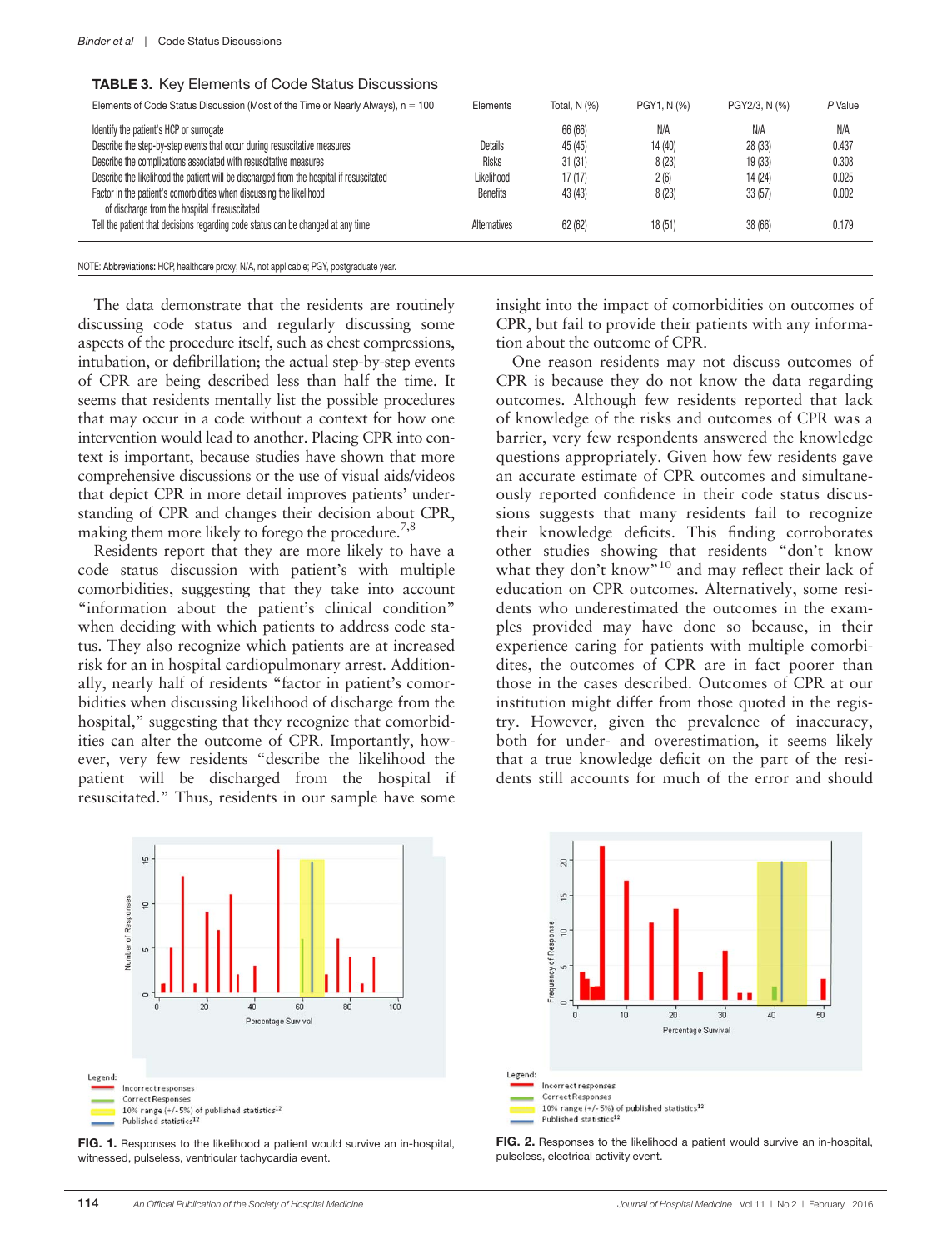be a target for education. Understanding CPR outcomes is vital for informed decision making, and studies have shown that when patients have more information, it can substantially affect a patient's decision regarding resuscitation.<sup>7,13</sup>

Residents are infrequently exploring key determinants that affect a patient's decision-making process. Only one-third of residents report discussing qualityof-life issues with patients during code status discussions. Understanding an individual patient's values and goals and how he or she describes a good quality of life can help guide the discussion and potential recommendations. For example, some patients may feel it is important to be alive regardless of the physical state, whereas others may feel that if there is not a chance to be independent in their activities of daily living, then they would not want to be resuscitated. By exploring patient's perceptions of what *quality of* life and physical states worse than death means, residents can better understand and assist in the decisionmaking process of their patients.

Our data show that few residents offer a recommendation regarding code status. Thus, residents expect patients to make their own decision with the data provided. At the same time, many residents focus on the details of the procedural components of CPR with little mention of anticipated outcomes or inquiries into key determinants discussed above. Additionally, based on their response to the knowledge-based questions, residents' estimates of survival, if offered, would be inaccurate. Thus, code status conversations by residents leave patients to make uninformed choices to consent to or refuse resuscitative measures.

When stratified by training year, PGY2/3 residents were significantly more likely than PGY1 residents to discuss likelihood of discharge from the hospital as well as factor in patients' comorbidities when discussing outcomes. Although there is a statistically significant improvement between PGY2/3 residents as compared to PGY1 residents, the numbers still show that most PGY2/3 residents and almost all PGY1 residents do not discuss the likelihood of discharge if resuscitated during code status discussions. In addition, there is no difference reported in other key areas of informed consent. Thus, though there is some improvement as housestaff advance in their training, PGY2 and PGY3 residents still do not discuss all 5 key elements of informed consent significantly more than PGY1 residents.

Our findings suggest an opportunity for additional education regarding how to address code status for internal medicine housestaff. Over half of the respondents reported small group teaching sessions, direct observation and feedback, and exposure to palliative care consultation during their clinical rotations; yet, very few of them included all the key elements of informed consent in their discussions. To address this, our institution is developing additional educational initiatives, including a faculty development program

for teaching communication skills, using direct observation and feedback. The orientation didactic lecture series for housestaff now includes a lecture on CPR that highlights the data on outcomes and the importance of putting the step-by-step procedures of CPR into the context of potential benefits, such as survival to hospital discharge. The curriculum also includes a module on advance care planning for junior and senior residents during their ambulatory block, using simulation and feedback as part of the teaching methods.

There are limitations to this study. Studies based on surveys are subject to recall and selection bias, and we lack objective assessment of actual code status discussions. Furthermore, the nature of the study may lead to an overestimation of the quality of the code status discussions due to social acceptability bias; yet, our data clearly show that the key elements of informed consent are not included during these conversations. Another limitation is that our subjects were residents at a single institution, and our clinical practice may differ from other academic settings in the teaching environment and culture; yet, our findings mirror similar work done in other locations.<sup>10,14</sup>

In conclusion, our results demonstrate that residents fail to meet standards of informed consent when discussing code status in that they do not provide sufficient information for patients to make an informed decision regarding resuscitation. Residents would benefit from education aimed at improving their knowledge of CPR outcomes as well as training on how to conduct these conversations effectively. Framing code status discussions as an example of an informed consent may help residents recognize the need for the key elements to be included in these conversations. In addition, training should focus on how to conduct these conversations in an efficient yet effective manner. This will require clear simple language, good communication skills, and training with observation and feedback by specialists trained in this field.

#### References

- 1. Paterick TJ, Carson GV, Allen MC, Paterick TE, Medical informed consent: general considerations for physicians. Mayo Clin Proc. 2008; 83(3):313–319.
- 2. Beth Israel Deaconess Medical Center. Policy #PR-02 45 CFR 46.116&21 CFR 50.25.
- 3. Koch KA. Patient self-determination act. J Fla Med Assoc. 1992;79(4): 240–243.
- 4. Deep KS, Green SF, Griffith CH, Wilson JF. Medical residents' perspectives on discussions of advanced directives: can prior experience affect how they approach patients? *J Palliat Med.*  $2007;10(3):712-720$ .
- 5. Anderson WG, Chase R, Pantilat SZ, Tulsky JA, Auerbach AD. Code status discussions between attending hospitalist physicians and medical patients at hospital admission. J Gen Intern Med. 2010;26(4):359-366.
- 6. Murphy DJ, Burrows D, Santilli S. The influence of the probability of survival on patient's preferences regarding cardiopulmonary resuscitation. N Engl J Med. 1994;330:545–549.
- 7. Volandes AE, Mitchell SL, Gillick MR, Chang Y, Paasche-Orlow MK. Using video images to improve the accuracy of surrogate decision-

Disclosures: This work was presented at the Society of General Internal Medicine New England Regional Meeting, March 8, 2013, Yale Medical Center, New Haven, Connecticut. The authors report no conflicts of interest.